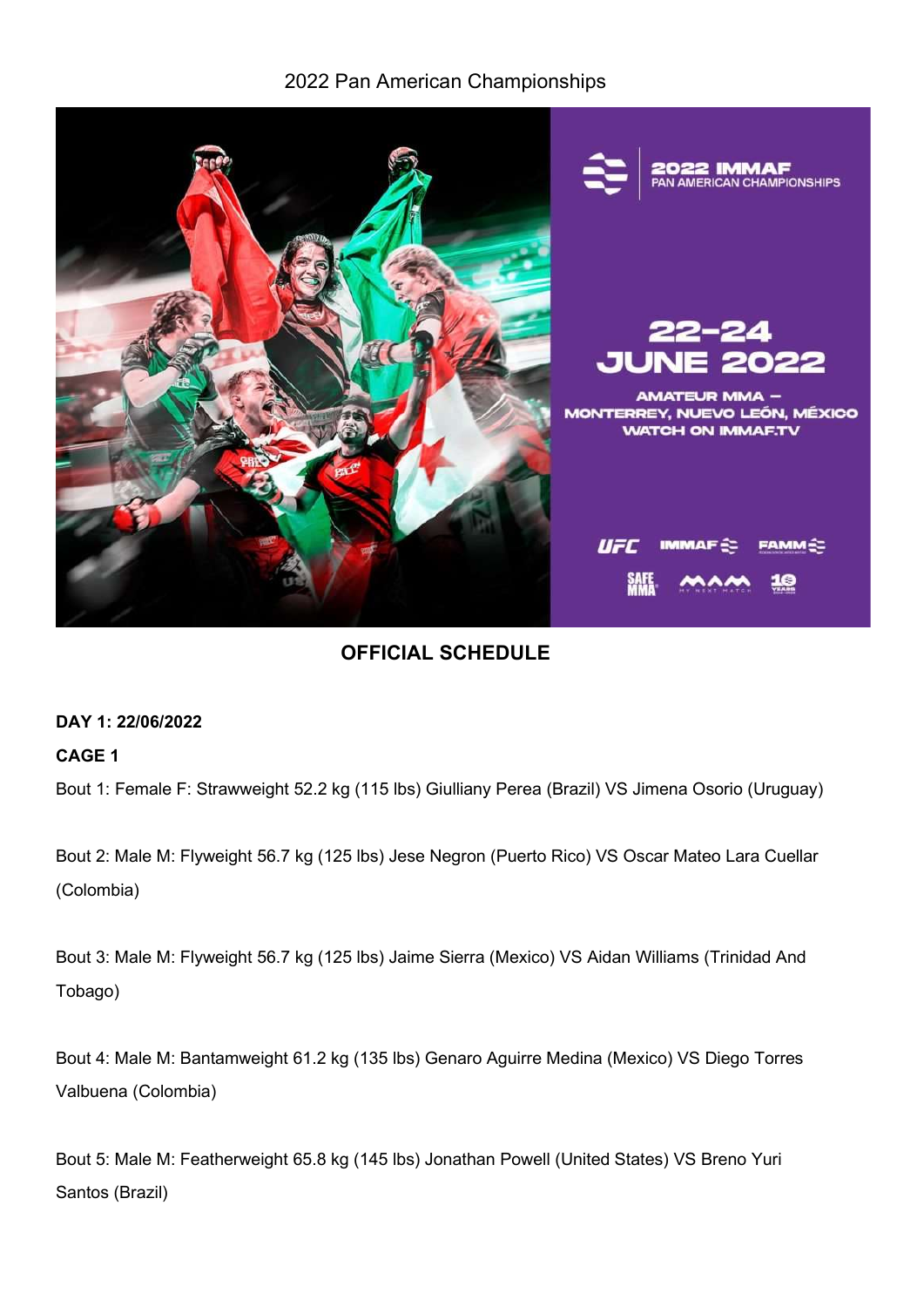Bout 6: Male M: Featherweight 65.8 kg (145 lbs) Said Cruz Reyes (Mexico) VS Walter Plazas (Colombia)

Bout 7: Male M: Featherweight 65.8 kg (145 lbs) Brian Gonzalez Arzola (Mexico) VS Carlos Cruz (Puerto Rico)

Bout 8: Male M: Lightweight 70.3 kg (155 lbs) Jorge Mendez Navarro (Mexico) VS Tael Nicolas Sotelo Rodriguez (Colombia)

Bout 9: Male M: Welterweight 77.1 kg (170 lbs) Jaime Herrera Rodriguez (Mexico) VS Lester Batres Jr (United States)

Bout 10: Male M: Welterweight 77.1 kg (170 lbs) Anthony Joseph (Trinidad And Tobago) VS Jeisson Andres Farias Poveda (Colombia)

Bout 11: Male M: Welterweight 77.1 kg (170 lbs) Cristian Sanchez (Uruguay) VS Trevlon Clarke (Guyana)

Bout 12: Male M: Middleweight 83.9 kg (185 lbs) Carlos Juarez Chavez (Mexico) VS Anthony Orozco (United States)

### DAY 2: 23/06/2022

### CAGE 1

Bout 1: Female F: Strawweight 52.2 kg (115 lbs) Daniella Duque (Colombia) VS Giulliany Perea (Brazil)

Bout 2: Female F: Strawweight 52.2 kg (115 lbs) Hope Holmes (United States) VS Valeria Gomez (Mexico)

Bout 3: Female F: Bantamweight 61.2 kg (135 lbs) Vania Rodriguez Garcia (Mexico) VS Itzel Tamara Alfaro Martinez (Mexico)

Bout 4: Female F: Bantamweight 61.2 kg (135 lbs) Josiane Oliveira (Brazil) VS Paula Aguilera (Colombia)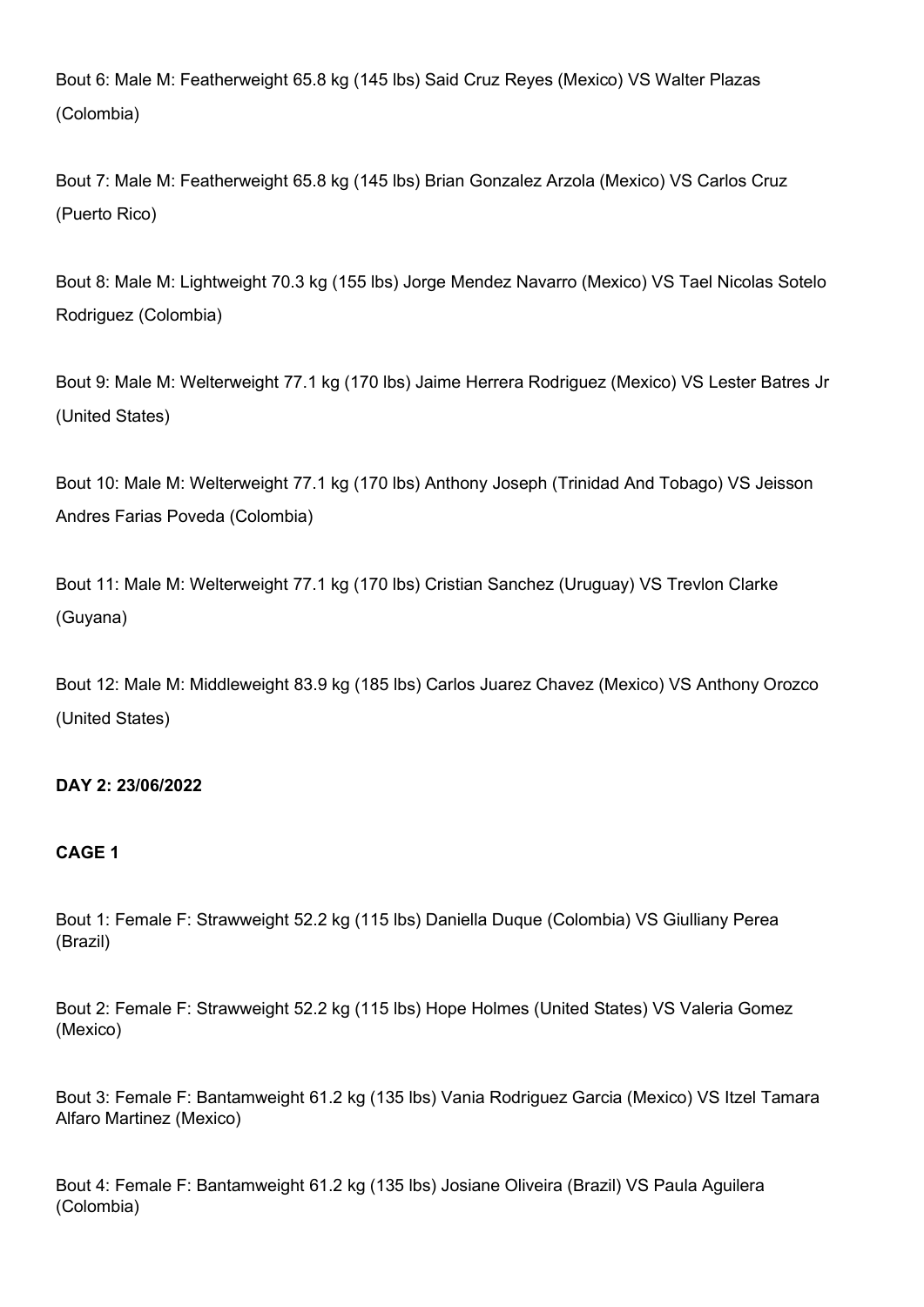Bout 5: Female F: Featherweight 65.8 kg (145 lbs) Ana Vitoria Diniz (Brazil) VS Perla Mendoza Gonzalez (Mexico)

Bout 6: Female F: Lightweight 70.3 kg (155 lbs) Ivanna Benavides Garcia (Mexico) VS Shenese Bobb (Guyana)

Bout 7: Male M: Strawweight 52.2 kg (115 lbs) Adrian Ledezma (United States) VS Jafet Manzo (Mexico)

Bout 8: Male M: Strawweight 52.2 kg (115 lbs) Ian Negron (Puerto Rico) VS Diego Alexis Torres (Mexico)

Bout 9: Male M: Flyweight 56.7 kg (125 lbs) Joel Torres (Puerto Rico) VS Oscar Mateo Lara Cuellar (Colombia)

Bout 10: Male M: Flyweight 56.7 kg (125 lbs) Angel Galindo Arroyo (Mexico) VS Jaime Sierra (Mexico)

Bout 11: Male M: Bantamweight 61.2 kg (135 lbs) Carlos Polito Guevara (Mexico) VS Diego Torres Valbuena (Colombia)

Bout 12: Male M: Bantamweight 61.2 kg (135 lbs) Joshua Paredes (Aruba) VS Carlos Nanez (United States)

Bout 13: Male M: Featherweight 65.8 kg (145 lbs) David Camacho (United States) VS Jonathan Powell (United States)

Bout 14: Male M: Featherweight 65.8 kg (145 lbs) Said Cruz Reyes (Mexico) VS Brian Gonzalez Arzola (Mexico)

Bout 15: Male M: Lightweight 70.3 kg (155 lbs) Cristian Penaloza Galicia (Mexico) VS Tael Nicolas Sotelo Rodriguez (Colombia)

Bout 16: Male M: Lightweight 70.3 kg (155 lbs) Shane Collins (United States) VS Imran Hall (Jamaica)

Bout 17: Male M: Welterweight 77.1 kg (170 lbs) Cruz Garcia (Mexico) VS Lester Batres Jr (United States)

Bout 18: Male M: Welterweight 77.1 kg (170 lbs) Anthony Joseph (Trinidad And Tobago) VS Cristian Sanchez (Uruguay)